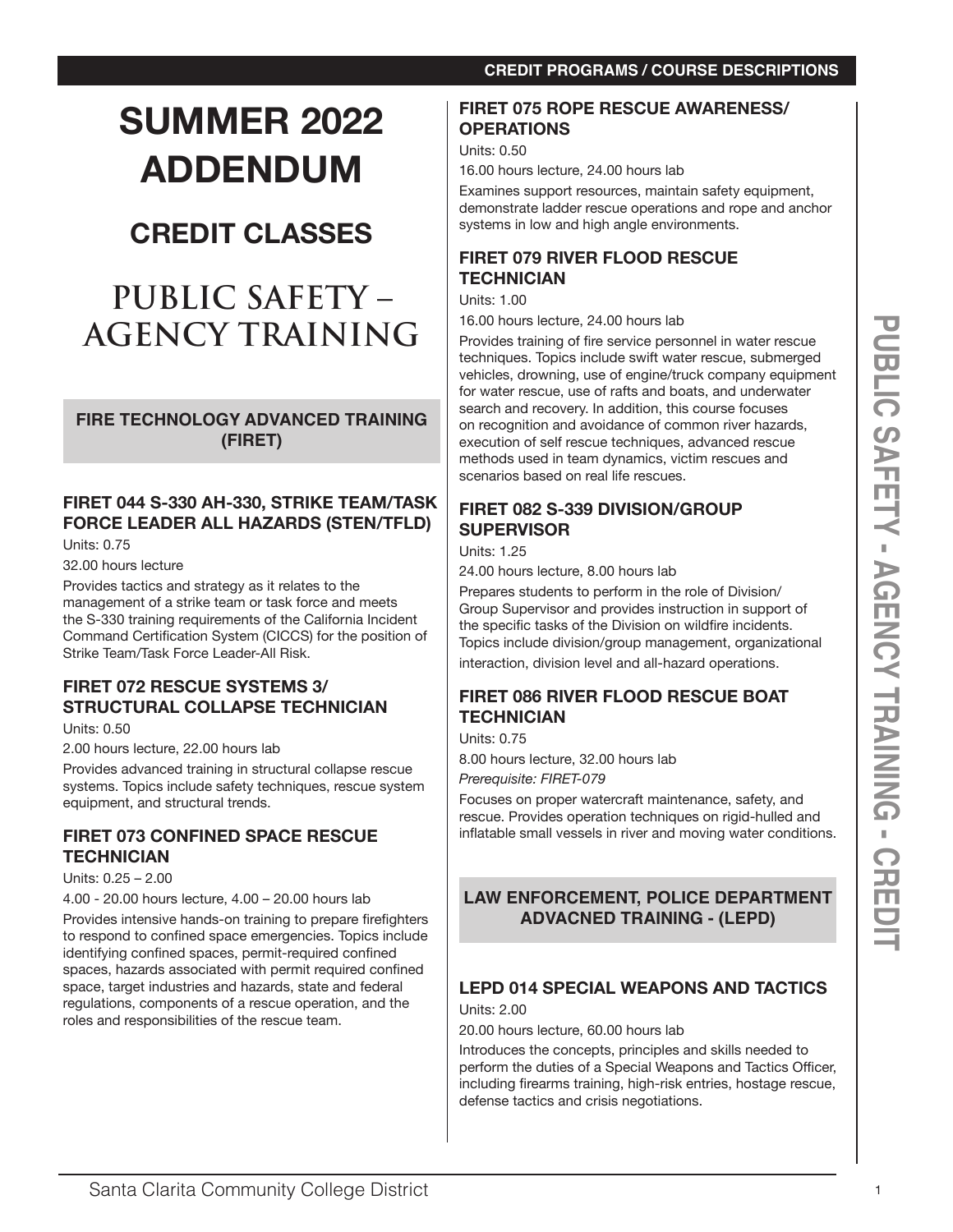#### **LEPD 016A TACTICAL EMERGENCY FIRST AID /TRAUMA CARE**

Units: 0.15

4.00 hours lecture, 4.00 - 5.00 hours lab

Develops the peace officer's basic skills in assessing and treating preventable causes of death due to traumatic injuries likely to be encountered in a tactical environment. Topics include scene safety, rapid triage and treatment, medical decision making, and the contents and use of the Officer First Aid Kit (OFAK) with an emphasis on practical application during instructional scenarios.

#### **LEPD 145 GANG INVESTIGATION COURSE**

Units: 2.00 CSU 40.00 hours lecture

Designed to develop law enforcement personnel capable of investigating and testifying in gang related criminal trials.

#### **LAW ENFORCEMENT, SHERIFF DEPARTMNET ADVANCED TRAINING - (LESD)**

#### **LESD 023 DRUG RECOGNITION**

Units: 0.25

8.00 hours lecture

Develops skills necessary for basic drug investigations in a custodial setting. Course covers symptomology for persons under the influence of the most commonly abused drugs, drug & drug paraphernalia recognition, evidence collection and report writing.

### **LESD 039 TASER IN-HOUSE INSTRUCTOR**

Units: 0.50

12.00 hours lecture, 4.00 hours lab

Provides operational theory and practical training to instructors on effective operation of the TASER.

# **SUMMER 2022 ADDENDUM**

# **NONCREDIT CLASSES**

# **CAREER SKILLS**

#### **Certificate of Completion: Emerging Leaders**

Examine different leadership styles, strategies for becoming an effective leader, and the impact leadership can have on organizational effectiveness. Emphasis will be placed on attributes of successful leaders, leadership communication skills, and techniques for planning and organizing in today's changing workplace.

#### **Certificate Student Learning Outcome:**

Students will be able to identify strategies and create a plan for becoming an effective leader in a variety of professional settings.

#### **Program Requirements:**

Units Required: 0

Units:

| <u>July</u>                              |  |
|------------------------------------------|--|
|                                          |  |
| NC.CSKL-023 Organizational Leadership0.0 |  |

#### **NC.CSKL 001 TIME MANAGEMENT**

#### 5.00 – 8.00 hours

#### **NC.CSKL 002 BUSINESS WRITING IN THE TECHNOLOGY AGE**

5.00 – 8.00 hours

Develops effective and professional business writing skills for electronic and hard-copy communication using business tone, organization and formatting, word choice and persuasion.

# **NC.CSKL 003 CRITICAL THINKING (PROBLEM SOLVING AND DECISION MAKING)**

5.00 – 8.00 hours

Develops analytical thinking, decision making and problem solving techniques. Apply judgment and insight to break problems into component parts and apply deductive reasoning.

# **NC.CSKL 005 NEGOTIATION**

5.00 – 8.00 hours

Applies collaboration tools for building high-trust synergistic relationships Analyze the conflict cycle and practice skills to diffuse conflict at each stage for mutual benefit. Assess one's strengths and utilize tools to facilitate and adapt to others styles. Skills include re-framing, neutralizing language, discovering of interests, and leveraging innovative solutions through a collaborative negotiation process.

Explores time management strategies and tools for effectively managing expanding workloads, shifting priorities, and increasing demands. Practice prioritizing "Important" versus "Urgent" activities. Emphasis on analyzing current use of time, identifying organizational goals, roles and priorities, discovering gaps to achieving goals and apply time management tools to the gaps for completing important priorities first. 5.00 – 8.00 hours Assess and optimize current workplace communication skills. Differentiate content, emotions, perceptions and intentions in a communication exchange. Build an advanced communication toolkit to forward your career. Illustrate clear and congruent verbal and nonverbal messages tailored to the personalities involved, the desired outcomes, and the context.

# **NC.CSKL 006 PERSONALITY STYLES**

5.00 – 8.00 hours

Exploration of participants' own behaviors and personality styles, while learning to adapt one's behavior to be effective with other personality styles in a variety of work situations. Emphasis is placed on dealing with difficult relationships and communicating in a way that matches the needs of all involved to achieve relationship satisfaction and organizational objectives.

# **NC.CSKL 007 SUCCESSFULLY MANAGING AND DEVELOPING PEOPLE**

5.00 – 8.00 hours

Learn and apply the communication, delegation and motivational skills needed to be an effective manager or supervisory.

# **NC.CSKL 008 WORKPLACE COMMUNICATION STRATEGIES**

# **NC.CSKL 009 PERSONALIZED CAREER PLANNING**

#### 5.00 – 8.00 hours

Examines the assessment of individuals strengths, interests, values, personality and abilities in the context of career and education planning. Students will improve decision making skills by exploring their own decision making styles and applying specific decision making models to their career planning process.